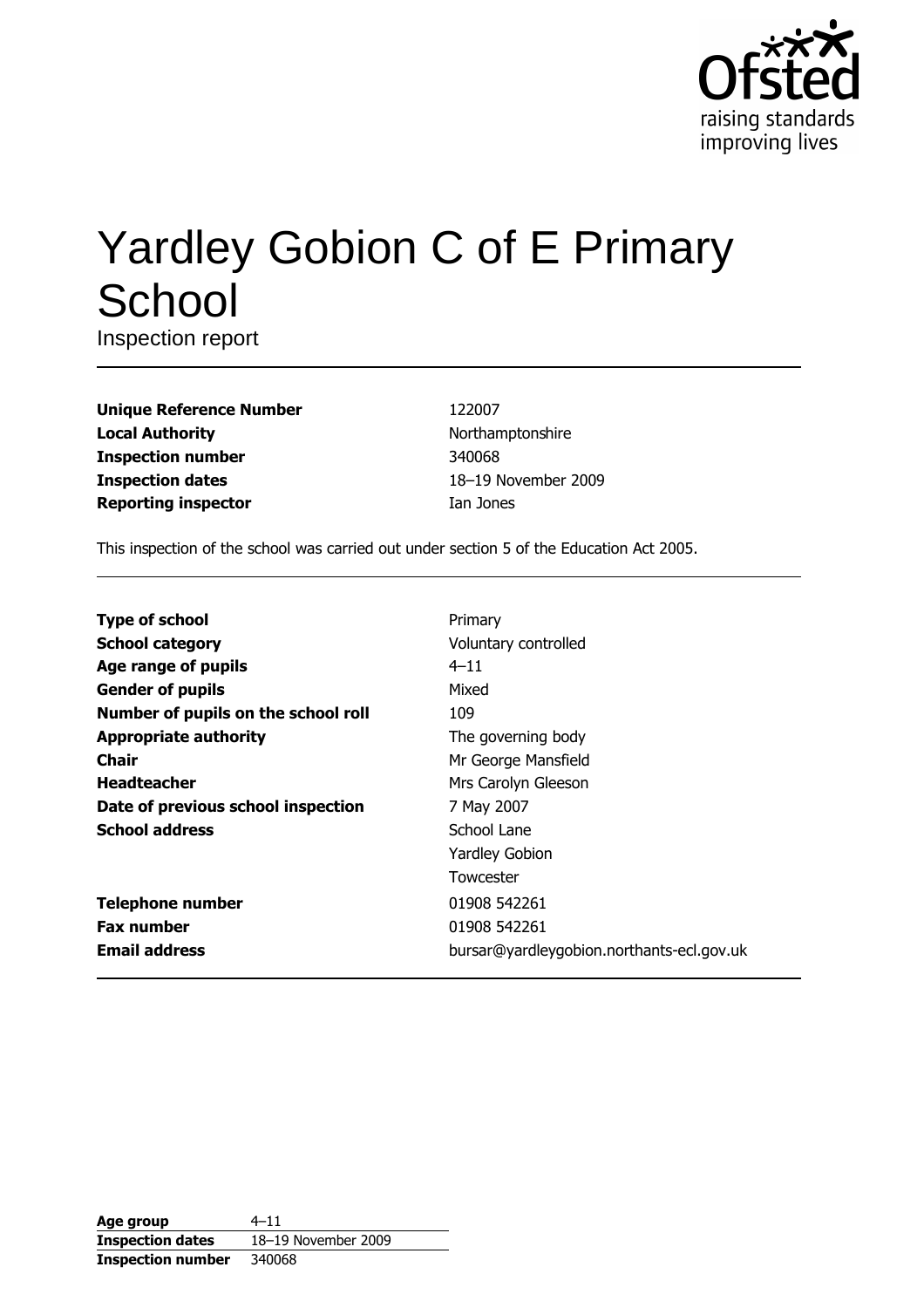The Office for Standards in Education, Children's Services and Skills (Ofsted) regulates and inspects to achieve excellence in the care of children and young people, and in education and skills for learners of all ages. It regulates and inspects childcare and children's social care, and inspects the Children and Family Court Advisory Support Service (Cafcass), schools, colleges, initial teacher training, work-based learning and skills training, adult and community learning, and education and training in prisons and other secure establishments. It rates council children's services, and inspects services for looked after children, safequarding and child protection.

Further copies of this report are obtainable from the school. Under the Education Act 2005, the school must provide a copy of this report free of charge to certain categories of people. A charge not exceeding the full cost of reproduction may be made for any other copies supplied.

If you would like a copy of this document in a different format, such as large print or Braille, please telephone 08456 404045, or email enquiries@ofsted.gov.uk.

You may copy all or parts of this document for non-commercial educational purposes, as long as you give details of the source and date of publication and do not alter the documentation in any way.

Royal Exchange Buildings St Ann's Square Manchester M2 7LA T: 08456 404045 Textphone: 0161 618 8524 E: enquiries@ofsted.gov.uk W: www.ofsted.gov.uk © Crown copyright 2009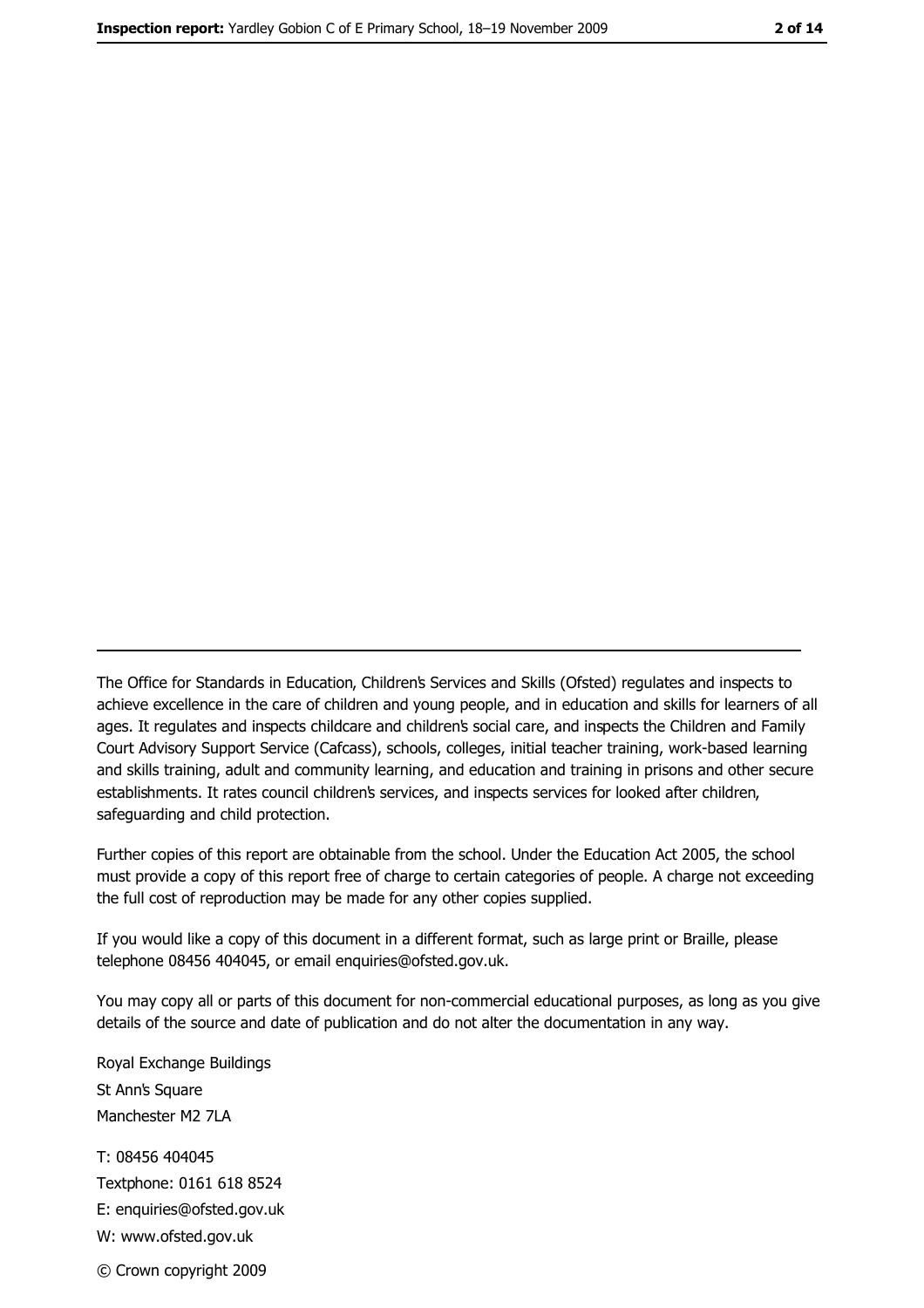# **Introduction**

This inspection was carried out by two additional inspectors. The inspectors visited six lessons, and held meetings with governors, staff and groups of pupils. They observed the school's work and looked at policies and documentation on teaching and learning, the curriculum, procedures for assessing and tracking pupils' progress, the school improvement plan and information about the Early Years Foundation Stage. They analysed 52 parental questionnaires.

The inspection team reviewed many aspects of the school's work. It looked in detail at the following:

- the achievement of higher attaining pupils to determine if teaching is sufficiently  $\blacksquare$ challenging
- how effectively pupils take on responsibilities and contribute to the school and wider  $\blacksquare$ community
- whether pupil tracking allows for timely intervention to support any  $\blacksquare$ underachievement
- the effectiveness of leaders and managers in promoting community cohesion.  $\blacksquare$

# **Information about the school**

This is a small primary school situated in a rural location south east of Towcester. The majority of pupils are White British, and very few pupils speak English as an additional language. The proportion of pupils with special educational needs and/or disabilities is above average. These arise mainly from specific learning or language and communication difficulties. Three pupils have a statement of special educational need. The proportion of pupils entitled to free school meals is well below average. The Early Years Foundation Stage comprises a Reception class which is shared with Year 1 pupils. The school has gained a number of nationally accredited awards such as the International School Award (Foundation and Intermediate Levels), the Healthy Schools Award and the Activemark for sport.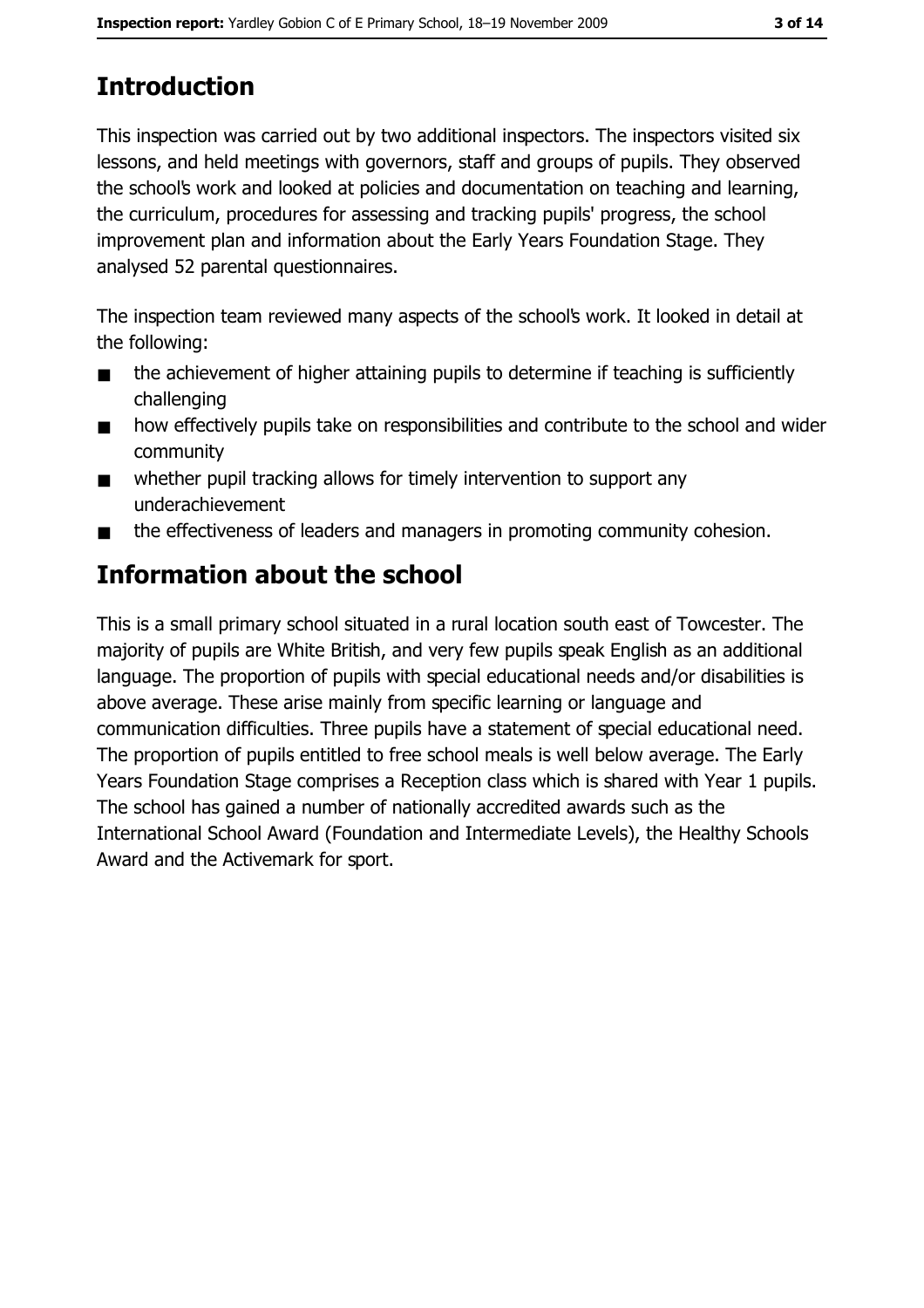# **Inspection judgements**

# Overall effectiveness: how good is the school?

### The school's capacity for sustained improvement

# **Main findings**

Yardley Gobion provides a satisfactory education overall and there are some good features. Pupils demonstrate an enthusiasm for all that their teachers and support staff offer. The very large majority of parents and carers who responded to the questionnaire expressed much confidence in the way the school cares for and supports their children. One parent expressed the views of many, saying, 'The school does a wonderful job of nurturing confidence and self-belief: there is a strong sense of belonging for the children.' Teaching is satisfactory. In the best examples, pupils are engaged and eager to participate in learning. In some lessons tasks set do not motivate pupils and planning does not take enough account of progress made previously. The curriculum is successful in encouraging pupils to work together, behave well and try hard, all features that underpin key strengths of the school's pastoral support. Pupils feel extremely safe and secure and have formed trusting relationships with adults and one another. They enjoy school, as reflected in their consistently good attendance. They are eager to accept the range of responsibilities on offer and make a good contribution to the school and wider community.

Achievement is satisfactory. By the time they leave the school at the end of Year 6, pupils' attainment is usually in line with that of most primary schools, and it is occasionally above average. Progress is steadily improving and although satisfactory overall, it is sometimes good. The rate of progress varies between subjects, reflecting inconsistencies in the quality of teaching. National test results show that the most significant fluctuations in recent years have been in mathematics. Whilst teaching in this subject is satisfactory in Years 1 to 6, lessons do not include enough good quality feedback to make pupils aware of how to improve. Progress for more able pupils is satisfactory but there is scope for more to reach the higher National Curriculum levels. Some lessons do not provide enough challenge to move them on quickly enough in their learning.

The pace of learning and the quality of teaching in the Early Years Foundation Stage are good. Regular assessments and stimulating indoor and outdoor experiences for children enable them to make good progress in all areas of learning. In the rest of the school, the teaching is satisfactory overall, although there is good teaching in all key stages. A new tracking system is helping to identify pockets of underachievement and the school is beginning to respond more quickly to provide the necessary support.

The school's capacity for sustained improvement is satisfactory. Whilst school leaders have tackled some of the issues from the last inspection, evaluations of pupils' performance and the quality of teaching are not sharp enough to provide clear priorities for improvement. Although the rate of progress is steadily improving, this has led to an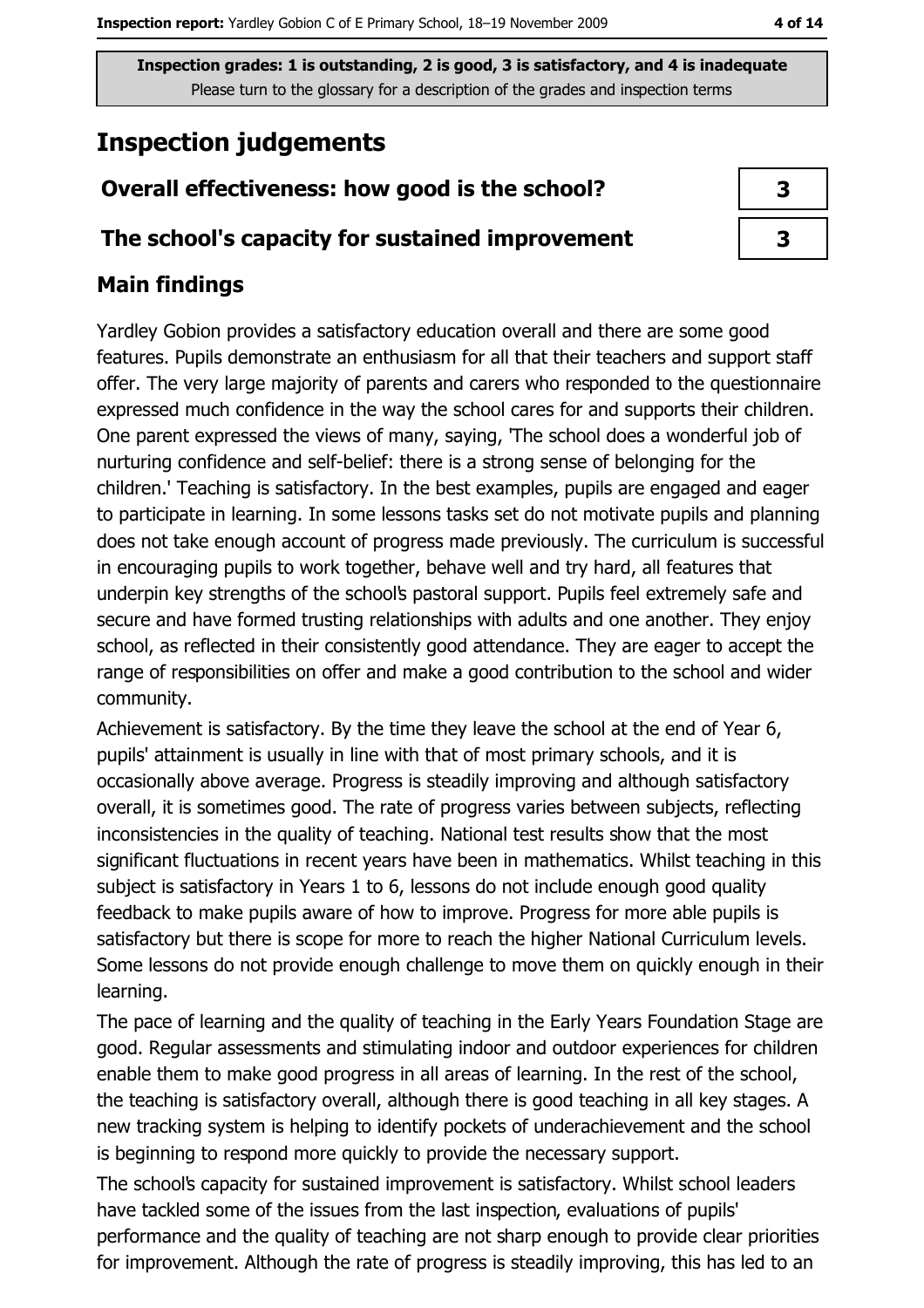uneven pattern of achievement in the recent past. Governors provide satisfactory support and sufficient quidance.

About 40% of the schools whose overall effectiveness is judged satisfactory may receive a monitoring visit by an Ofsted inspector before the next section 5 inspection.

# What does the school need to do to improve further?

- Increase the proportion of good teaching across the school by ensuring that  $\blacksquare$ teachers:
	- use teaching methods that provide interest and challenge for pupils of all abilities
	- plan lessons to take account of prior attainment, assessment information and the learning needs of pupils
	- share effective practice to improve the quality of teaching across the school.
- Improve achievement in mathematics throughout the school by:  $\blacksquare$ 
	- marking work effectively to provide feedback to quide pupils as to how to improve
	- using day-to-day assessment with greater consistency to move pupils on to the next steps.
- Increase the proportion of pupils reaching the higher National Curriculum levels by:  $\blacksquare$ 
	- having higher expectations of more able pupils  $\equiv$
	- providing better matched work to the needs of more able pupils in order to  $\equiv$ accelerate their progress.

### **Outcomes for individuals and groups of pupils**

Pupils enjoy their lessons and make satisfactory progress overall to attain broadly average standards by the end of Years 2 and 6. The dip in the Year 6 test results last year in mathematics reflects the limited quidance offered to pupils as to how to improve their work. Pupils with special educational needs and/or disabilities make satisfactory progress and are appropriately supported by teaching assistants who provide the necessary care and encouragement. Teaching is informed satisfactorily by day-to-day assessment but use of this is inconsistent so that work is not always pitched at the right level to challenge pupils in their learning. Progress in writing is improving because the school has successfully focused on providing interesting opportunities to develop pupils' skills across the curriculum. Teachers provide good opportunities in lessons for pupils to share ideas and reflect on their learning. Pupils say that they trust that adults will deal effectively with any rare incidents of misbehaviour. They have a good understanding of how to eat healthily and many participate in the good range of sports and activities provided after school. Pupils know that their ideas and views are respected. School councillors demonstrate maturity, often taking the lead when organising charitable fund raising or when representing the views of others. Pupils thrive on the many

 $\overline{\mathbf{3}}$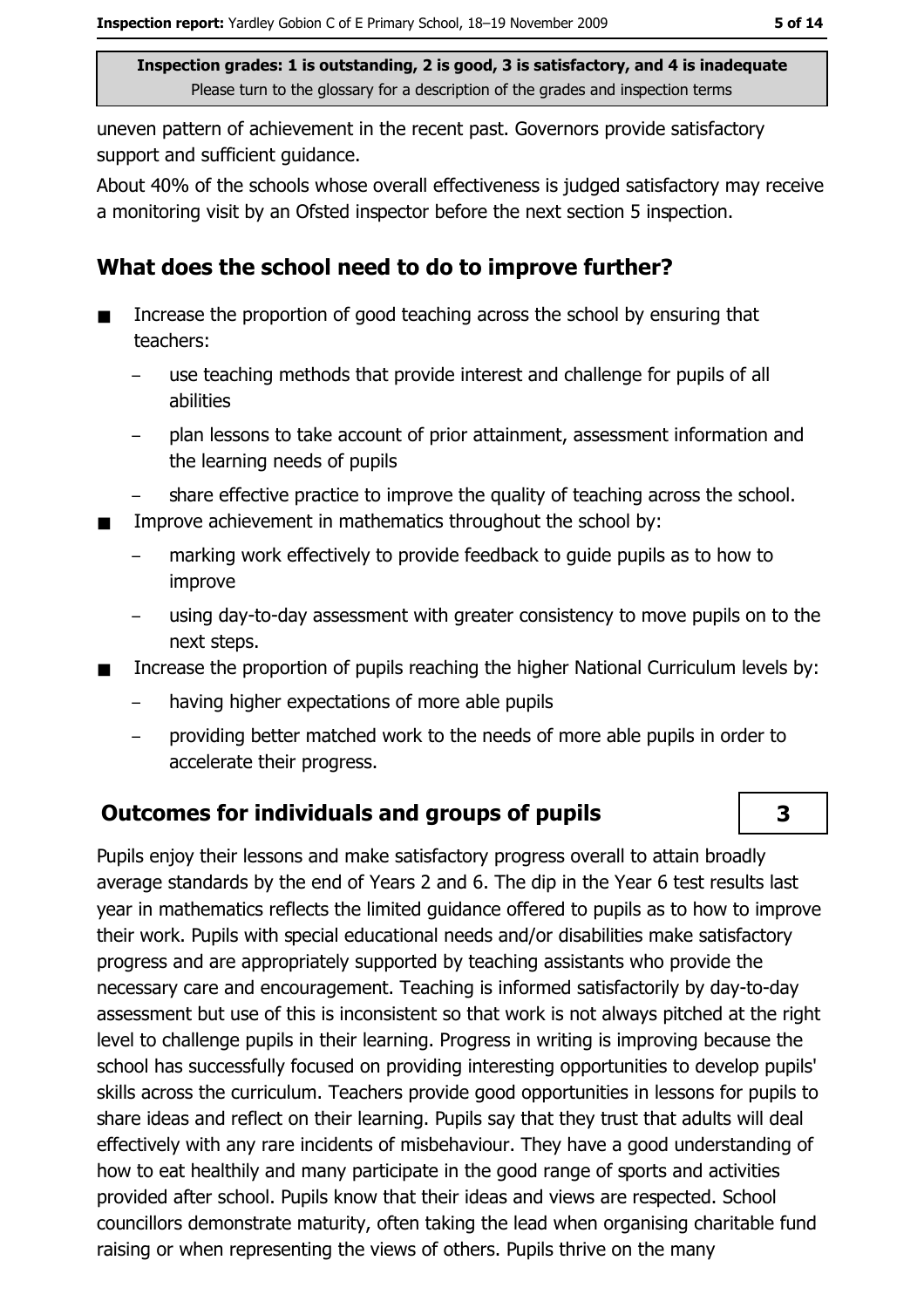opportunities they have to contribute to their local and wider community, including for example, through the good links established with other primary and secondary schools. Pupils have a strong sense of their own community, and a good knowledge about ethnic and cultural diversity in British society. Lessons provide opportunities for pupils to learn about other cultures and customs. This is supported by a developing link with a school in an ethnically diverse area. Spiritual, moral, social and cultural development is good, and pupils engage in a range of musical and sporting activities.

The school has been diligent and effective in its efforts to promote good attendance through good links and partnerships with parents, outside agencies and the local community. Pupils are well behaved, polite and courteous. They show initiative and know that the staff will listen and respect their views.

| Pupils' achievement and the extent to which they enjoy their learning                                                     |                         |  |
|---------------------------------------------------------------------------------------------------------------------------|-------------------------|--|
| Taking into account:<br>Pupils' attainment <sup>1</sup>                                                                   | 3                       |  |
| The quality of pupils' learning and their progress                                                                        | 3                       |  |
| The quality of learning for pupils with special educational needs and/or<br>disabilities and their progress               | 3                       |  |
| The extent to which pupils feel safe                                                                                      | 1                       |  |
| <b>Pupils' behaviour</b>                                                                                                  | $\overline{2}$          |  |
| The extent to which pupils adopt healthy lifestyles                                                                       |                         |  |
| The extent to which pupils contribute to the school and wider community                                                   |                         |  |
| The extent to which pupils develop workplace and other skills that will<br>contribute to their future economic well-being |                         |  |
| Taking into account:<br>Pupils' attendance <sup>1</sup>                                                                   | $\mathcal{P}$           |  |
| The extent of pupils' spiritual, moral, social and cultural development                                                   | $\overline{\mathbf{2}}$ |  |

### How effective is the provision?

The quality of teaching is satisfactory. Teachers show good subject knowledge and set high expectations for effort and behaviour. In the good teaching observed, teachers set learning objectives which pupils understand; they are challenged at an appropriate level

The grades for attainment and attendance are: 1 is high; 2 is above average; 3 is broadly average; and 4 is low.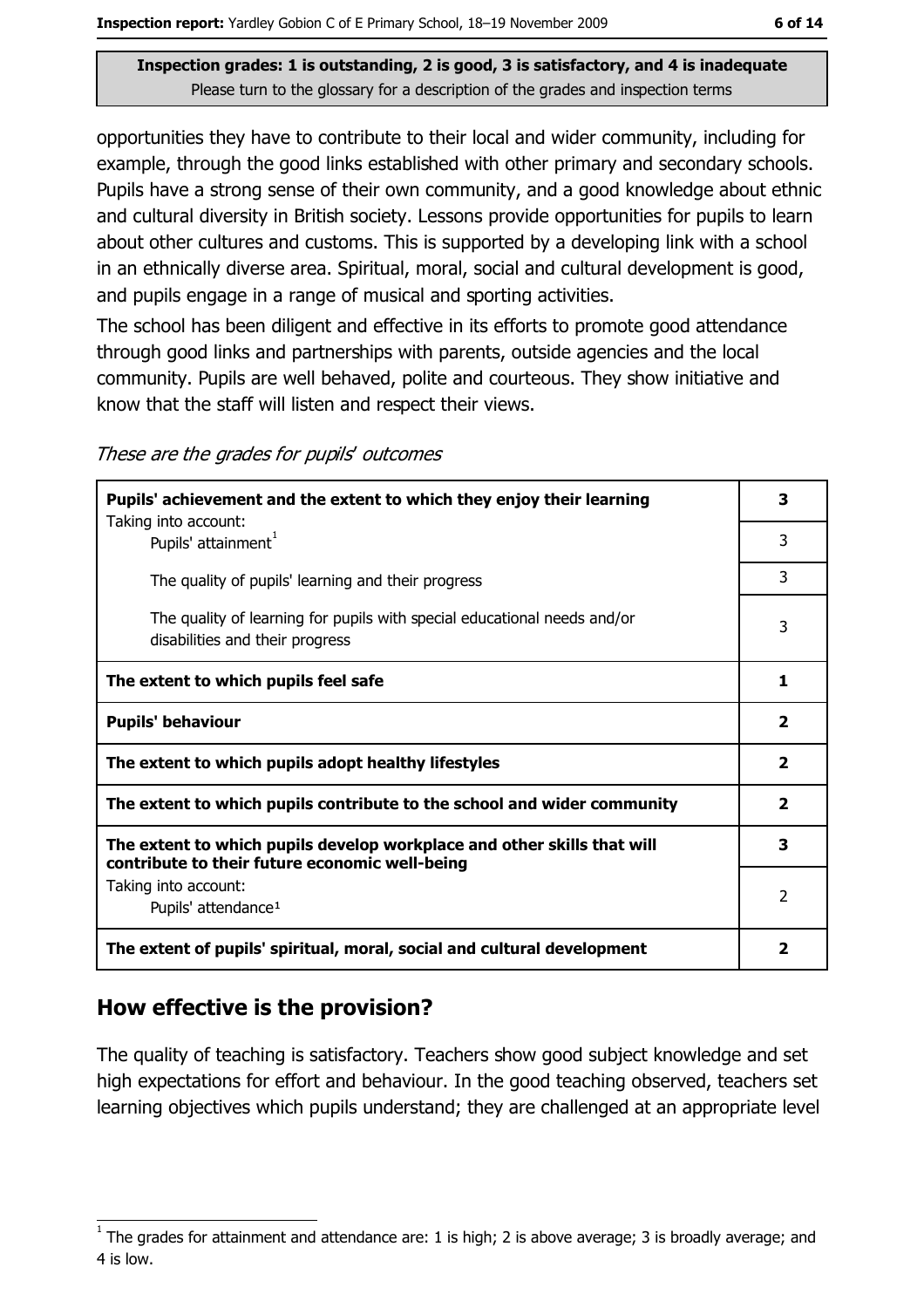according to their needs; interesting activities are provided and teaching assistants are used well to support learning. Ongoing assessment informs teaching and tasks are sometimes adjusted to correct misunderstandings. In other lessons, these qualities were less secure. Work does not always meet the needs of pupils precisely, especially more able pupils. Some pupils do not have their progress assessed thoroughly so for some the pace of learning is slower. This varies from class to class and does not affect one particular group of pupils across the school. Teachers' marking of writing is good, and provides useful quidance on what pupils should do next to improve their work. The curriculum provides pupils with a broad range of experiences and helps them to develop personally and socially. Statutory requirements are fully met. There are

increasing opportunities for pupils to learn across a range of subjects within a general theme, and the newly revised curriculum is generating much enthusiasm from pupils and teachers alike. There is appropriate provision for pupils with special educational needs and/or disabilities. Pupils benefit from a good range of trips, events and activities arising from the curriculum and varied extra-curricular opportunities, which are well supported. Music is a particular strength of provision, and pupils enjoy the wide range of activities offered. The school acknowledges that the recent improvements to the curriculum have yet to impact fully upon standards or achievement.

Care and support are strong features in the school and this is endorsed by the positive response in most parents' questionnaires. The good aspects of pupils' personal development result from well-organised systems for promoting good behaviour, relationships and respect for each other. There is good intervention and effective work with outside agencies to assist the school in supporting pupils with special educational needs and/or disabilities, including those with specific learning difficulties and with language and communication difficulties. Pupils who join the school in the Early Years Foundation Stage or during the year are well supported and made to feel welcome. The school ensures that pupils' safety and security are a high priority.

| The quality of teaching                                                                                    |  |
|------------------------------------------------------------------------------------------------------------|--|
| Taking into account:<br>The use of assessment to support learning                                          |  |
| The extent to which the curriculum meets pupils' needs, including, where<br>relevant, through partnerships |  |
| The effectiveness of care, guidance and support                                                            |  |

### How effective are leadership and management?

The headteacher successfully motivates staff to strive for school improvement, so that expectations of what pupils can achieve are increasing. She has a good understanding of the strengths and areas for development within the school and deploys staff appropriately to make the most of their strengths. She is well supported by the senior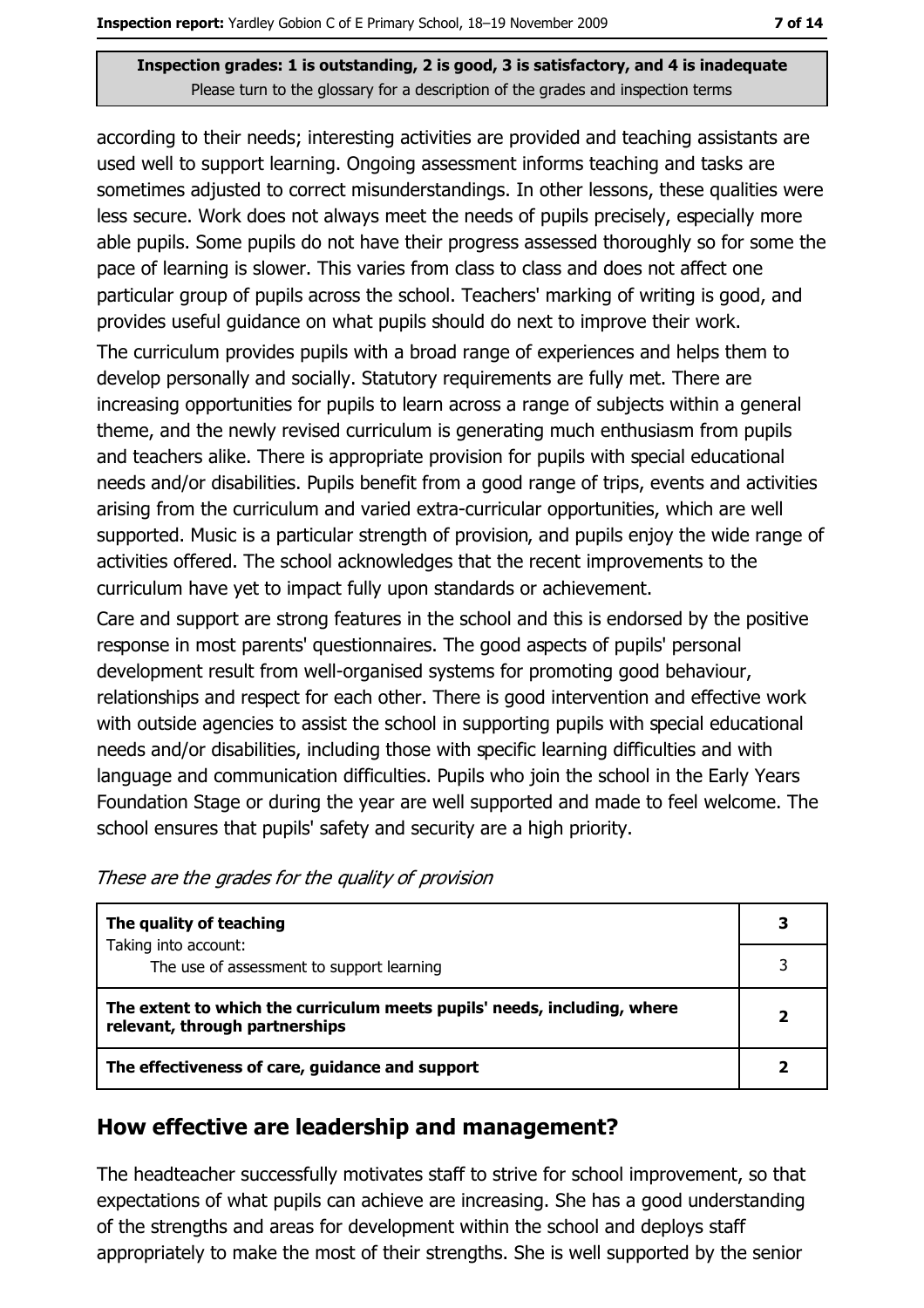teacher, who ensures that children get off to a good start in the Early Years Foundation Stage. Because improvements such as to the curriculum and the progress tracking system are recent, it is too soon for their full impact to be felt and for all areas and outcomes of the school's work to be good. There is not enough opportunity for staff to share effective practice and so the quality of teaching varies across the school. Nevertheless, improvements in the teaching of writing demonstrate that the school is ensuring greater equality in opportunity for all pupils. There are several channels of communication that enable parents to be widely consulted on a range of issues. This enhances the school's understanding of individual pupils and contributes effectively to their well-being, as does the school's good links with other schools and the pre-school setting.

Governors have a sound understanding of the challenges faced by the school and where further improvement is required. They regularly visit the school and play a useful role in helping to set priorities for further improvement. Governors and senior staff successfully ensure that safeguarding is effective, because, for example, good arrangements ensure that relevant training is up-to-date and policies are regularly reviewed. Consequently, staff have a high level of awareness regarding pupils' safety. The school works effectively to promote community cohesion through a range of initiatives to engage pupils with others beyond the school and the immediate community.

| mosc are are grades for readership and management                                                                                                                   |  |
|---------------------------------------------------------------------------------------------------------------------------------------------------------------------|--|
| The effectiveness of leadership and management in embedding ambition and<br>driving improvement                                                                     |  |
| Taking into account:                                                                                                                                                |  |
| The leadership and management of teaching and learning                                                                                                              |  |
| The effectiveness of the governing body in challenging and supporting the<br>school so that weaknesses are tackled decisively and statutory responsibilities<br>met |  |
| The effectiveness of the school's engagement with parents and carers                                                                                                |  |
| The effectiveness of partnerships in promoting learning and well-being                                                                                              |  |
| The effectiveness with which the school promotes equality of opportunity and<br>tackles discrimination                                                              |  |
| The effectiveness of safeguarding procedures                                                                                                                        |  |
| The effectiveness with which the school promotes community cohesion                                                                                                 |  |
| The effectiveness with which the school deploys resources to achieve                                                                                                |  |

These are the grades for leadership and management

# **Early Years Foundation Stage**

value for monev

Children settle quickly when they start school in the welcoming environment of the

 $\overline{\mathbf{3}}$ 

3

 $\overline{\mathbf{3}}$ 

 $\overline{2}$ 

 $\overline{2}$ 

 $\overline{\mathbf{3}}$ 

 $\overline{2}$ 

 $\overline{2}$ 

3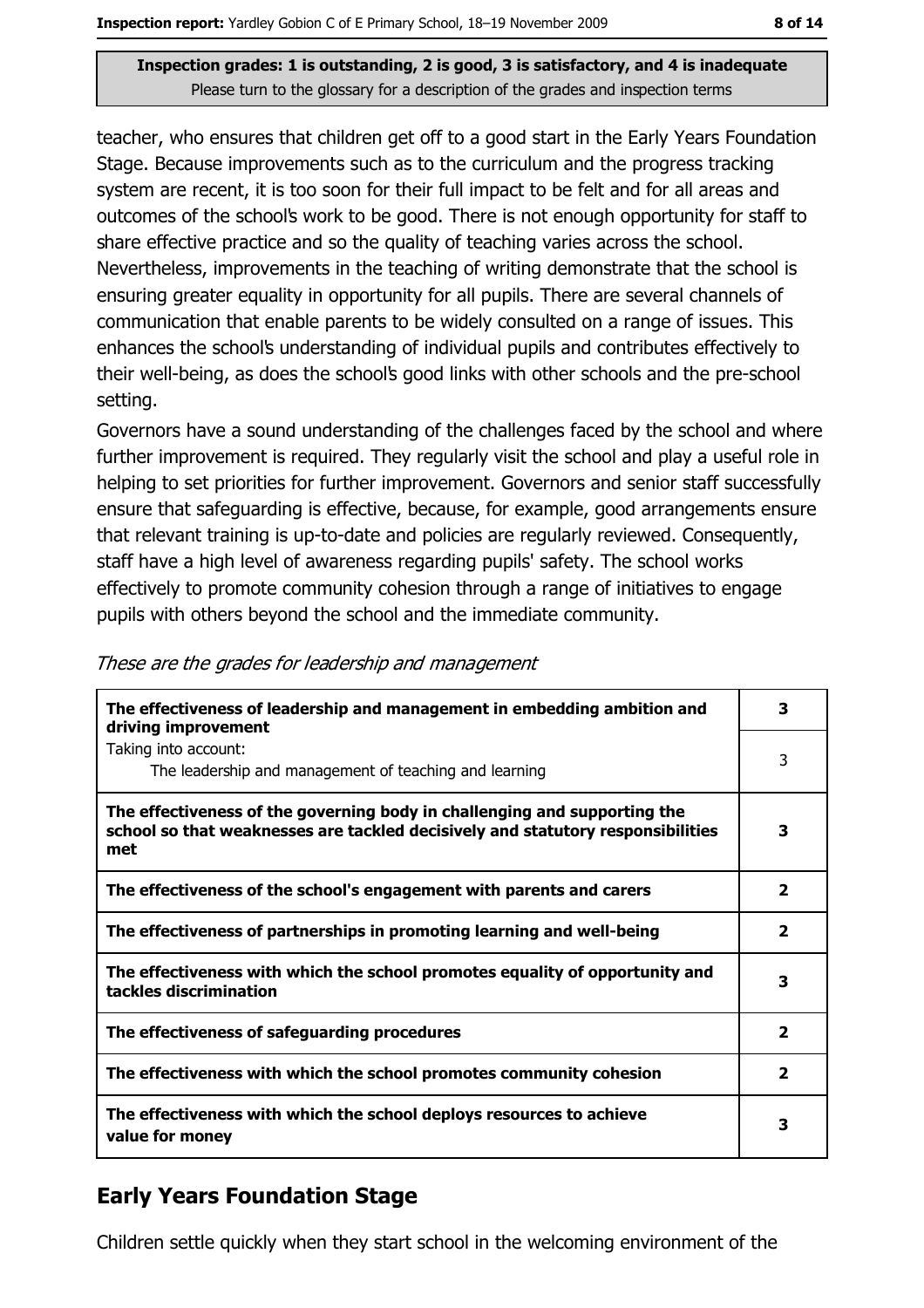Reception class. There is good care for all children and they learn happily and cooperatively together. Attainment on entry is currently in line with national expectations, however, attainment varies each year due to the small numbers involved. Typically children enter Year 1 with attainment a little above that expected for their age. The differing needs of children are met effectively through good quality teaching, careful attention to identifying each child's specific needs, and detailed recording of the improvements they make. As a result, children make good progress.

A well planned range of activities gives children ample opportunity to explore new situations and investigate their own ideas. These sit comfortably alongside activities designed to develop specific skills which are usually led by an adult. The outdoor area supports learning well, particularly in promoting knowledge and understanding of the world and physical development. Although the current Reception children had only been in school for only a few weeks when the inspection took place, it was clear that they were enjoying the experiences, and most were eager to participate.

The introduction to school, liaison with the pre-school group, meetings with parents and carers and sharing information ensures children feel comfortable and allows good relationships with parents and carers to be established early. Management is effective with good deployment of adults, creative use of resources, and due attention to welfare and safety. The enthusiastic leader has a good understanding of requirements and has worked hard to develop appropriate learning experiences for the children. She has analysed and is clear about further improvements required to enhance the provision.

These are the grades for the Early Years Foundation Stage

| <b>Overall effectiveness of the Early Years Foundation Stage</b>                             | 2             |
|----------------------------------------------------------------------------------------------|---------------|
| Taking into account:<br>Outcomes for children in the Early Years Foundation Stage            |               |
| The quality of provision in the Early Years Foundation Stage                                 |               |
| The effectiveness of leadership and management of the Early Years<br><b>Foundation Stage</b> | $\mathcal{P}$ |

# **Views of parents and carers**

The very large majority of the 52 questionnaires returned from parents were very positive and parents believe that this is a caring and supportive school. They are especially pleased with the way the school keeps pupils safe. Parents are also pleased with the way the school meets children's needs and the progress their children are making. Several expressed positive comments about the positive and friendly family ethos of the school. Although a minority of parents are concerned about the effectiveness of the school's behaviour management, inspectors saw consistently good behaviour supported by an effective reward system. The school regularly seeks the views of parents and takes them into account when making decisions.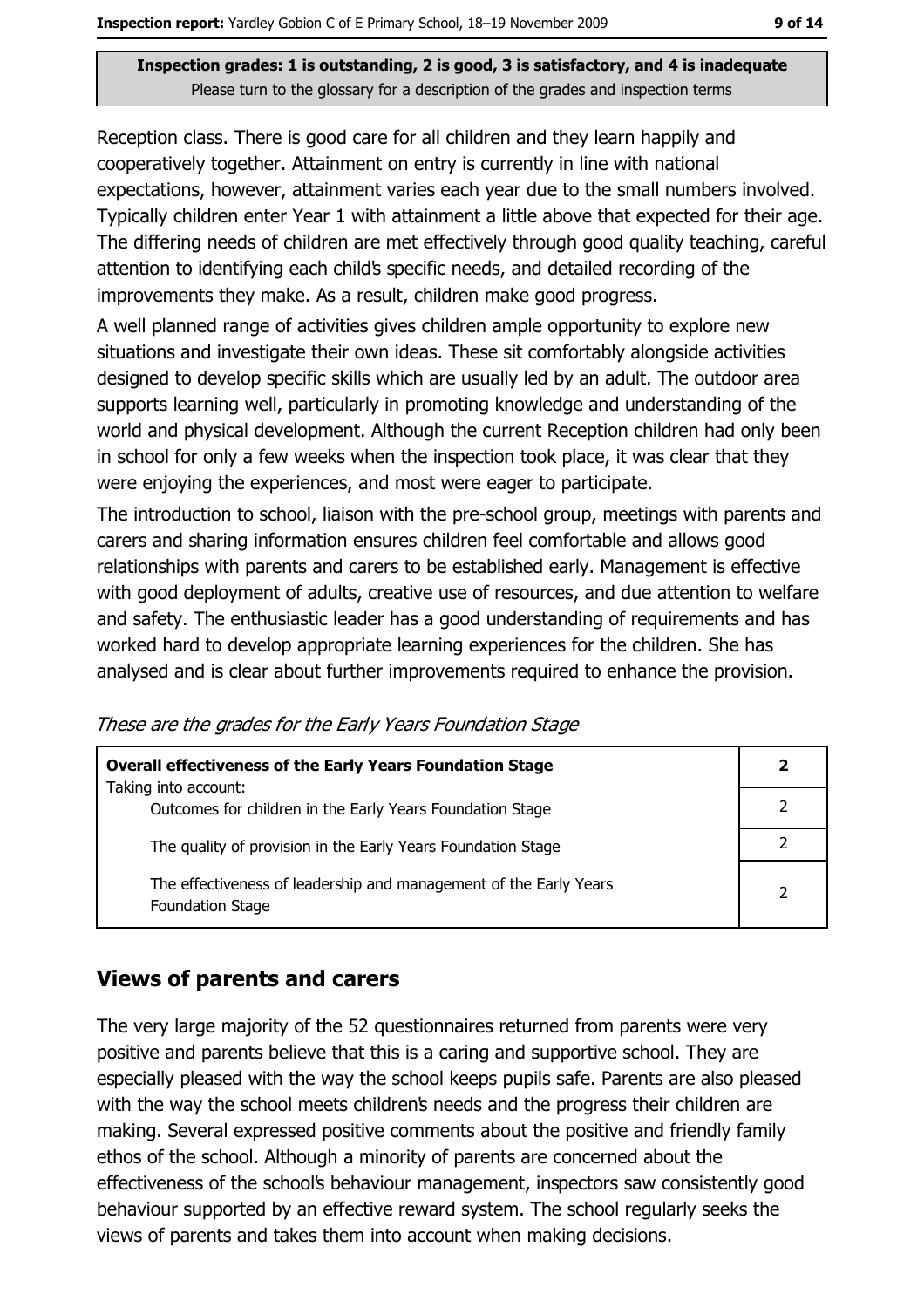#### Responses from parents and carers to Ofsted's questionnaire

Ofsted invited all the registered parents and carers of pupils registered at Yardley Gobion C of E Primary School to complete a questionnaire about their views of the school.

In the questionnaire, parents and carers were asked to record how strongly they agreed with 13 statements about the school. The inspector received 52 completed questionnaires by the end of the on-site inspection. In total, there are 109 pupils registered at the school.

| <b>Statements</b>                                                                                                                                                                                                                                       | <b>Agree</b> | <b>Strongly</b> | <b>Agree</b> |               |                |                |                | <b>Disagree</b> |  | <b>Strongly</b><br>disagree |  |
|---------------------------------------------------------------------------------------------------------------------------------------------------------------------------------------------------------------------------------------------------------|--------------|-----------------|--------------|---------------|----------------|----------------|----------------|-----------------|--|-----------------------------|--|
|                                                                                                                                                                                                                                                         | <b>Total</b> | $\frac{0}{0}$   | <b>Total</b> | $\frac{0}{0}$ | <b>Total</b>   | $\frac{0}{0}$  | <b>Total</b>   | $\frac{0}{0}$   |  |                             |  |
| My child enjoys school                                                                                                                                                                                                                                  | 20           | 38              | 31           | 60            | 1              | $\overline{2}$ | $\mathbf 0$    | $\mathbf 0$     |  |                             |  |
| The school keeps my child<br>safe                                                                                                                                                                                                                       | 28           | 54              | 22           | 42            | $\mathbf{1}$   | 2              | 0              | 0               |  |                             |  |
| The school informs me<br>about my child's progress                                                                                                                                                                                                      | 14           | 27              | 32           | 62            | 6              | 12             | 0              | $\mathbf 0$     |  |                             |  |
| My child is making enough<br>progress at this school                                                                                                                                                                                                    | 21           | 40              | 25           | 48            | 5              | 10             | 0              | 0               |  |                             |  |
| The teaching is good at this<br>school                                                                                                                                                                                                                  | 17           | 33              | 33           | 63            | $\overline{2}$ | 4              | 0              | 0               |  |                             |  |
| The school helps me to<br>support my child's learning                                                                                                                                                                                                   | 20           | 38              | 27           | 52            | 5              | 10             | 0              | $\mathbf 0$     |  |                             |  |
| The school helps my child to<br>have a healthy lifestyle                                                                                                                                                                                                | 14           | 27              | 34           | 65            | 3              | 6              | 0              | 0               |  |                             |  |
| The school makes sure that<br>my child is well prepared for<br>the future (for example<br>changing year group,<br>changing school, and for<br>children who are finishing<br>school, entering further or<br>higher education, or<br>entering employment) | 13           | 25              | 26           | 50            | $\overline{4}$ | 8              | 1              | $\overline{2}$  |  |                             |  |
| The school meets my child's<br>particular needs                                                                                                                                                                                                         | 21           | 40              | 26           | 50            | $\overline{4}$ | 8              | 0              | $\mathbf 0$     |  |                             |  |
| The school deals effectively<br>with unacceptable behaviour                                                                                                                                                                                             | 12           | 23              | 23           | 44            | 14             | 27             | $\overline{2}$ | 4               |  |                             |  |
| The school takes account of<br>my suggestions and<br>concerns                                                                                                                                                                                           | 9            | 17              | 27           | 52            | 13             | 25             | $\mathbf{1}$   | $\overline{2}$  |  |                             |  |
| The school is led and<br>managed effectively                                                                                                                                                                                                            | 13           | 25              | 27           | 52            | 6              | 12             | $\overline{4}$ | 8               |  |                             |  |
| Overall, I am happy with my<br>child's experience at this<br>school                                                                                                                                                                                     | 19           | 37              | 29           | 56            | $\overline{2}$ | $\overline{4}$ | 0              | $\mathbf 0$     |  |                             |  |

The table above summarises the responses that parents and carers made to each statement. The percentages indicate the proportion of parents and carers giving that response out of the total number of completed questionnaires. Where one or more parents and carers chose not to answer a particular question, the percentages will not add up to 100%.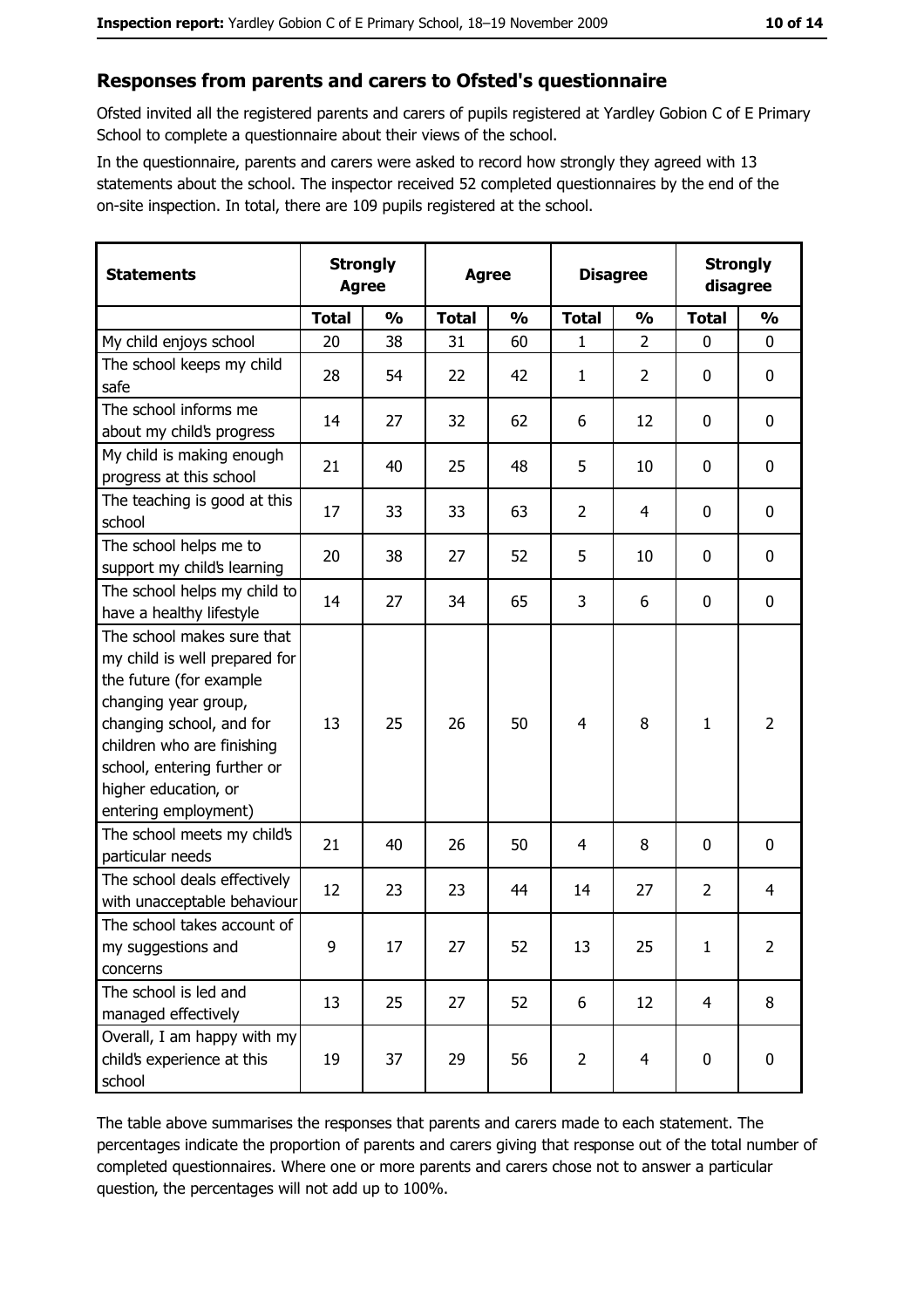# Glossary

| <b>Grade</b> | <b>Judgement</b> | <b>Description</b>                                                                                                                                                                                                               |
|--------------|------------------|----------------------------------------------------------------------------------------------------------------------------------------------------------------------------------------------------------------------------------|
| Grade 1      | Outstanding      | These features are highly effective. An oustanding<br>school provides exceptionally well for its pupils' needs.                                                                                                                  |
| Grade 2      | Good             | These are very positive features of a school. A school<br>that is good is serving its pupils well.                                                                                                                               |
| Grade 3      | Satisfactory     | These features are of reasonable quality. A satisfactory<br>school is providing adequately for its pupils.                                                                                                                       |
| Grade 4      | Inadequate       | These features are not of an acceptable standard. An<br>inadequate school needs to make significant<br>improvement in order to meet the needs of its pupils.<br>Ofsted inspectors will make further visits until it<br>improves. |

# What inspection judgements mean

### Overall effectiveness of schools inspected between September 2007 and July 2008

|                       | Overall effectiveness judgement (percentage of<br>schools) |      |                     |                   |  |  |
|-----------------------|------------------------------------------------------------|------|---------------------|-------------------|--|--|
| <b>Type of school</b> | Outstanding                                                | Good | <b>Satisfactory</b> | <b>Inadequate</b> |  |  |
| Nursery schools       | 39                                                         | 58   | 3                   | 0                 |  |  |
| Primary schools       | 13                                                         | 50   | 33                  | 4                 |  |  |
| Secondary schools     | 17                                                         | 40   | 34                  | 9                 |  |  |
| Sixth forms           | 18                                                         | 43   | 37                  | $\overline{2}$    |  |  |
| Special schools       | 26                                                         | 54   | 18                  | $\overline{2}$    |  |  |
| Pupil referral units  | 7                                                          | 55   | 30                  | 7                 |  |  |
| All schools           | 15                                                         | 49   | 32                  | 5                 |  |  |

New school inspection arrangements were introduced on 1 September 2009. This means that inspectors now make some additional judgements that were not made previously.

The data in the table above were reported in The Annual Report of Her Majesty's Chief Inspector of Education, Children's Services and Skills 2007/08.

Percentages are rounded and do not always add exactly to 100. Secondary school figures include those that have sixth forms, and sixth form figures include only the data specifically for sixth form inspection judgements.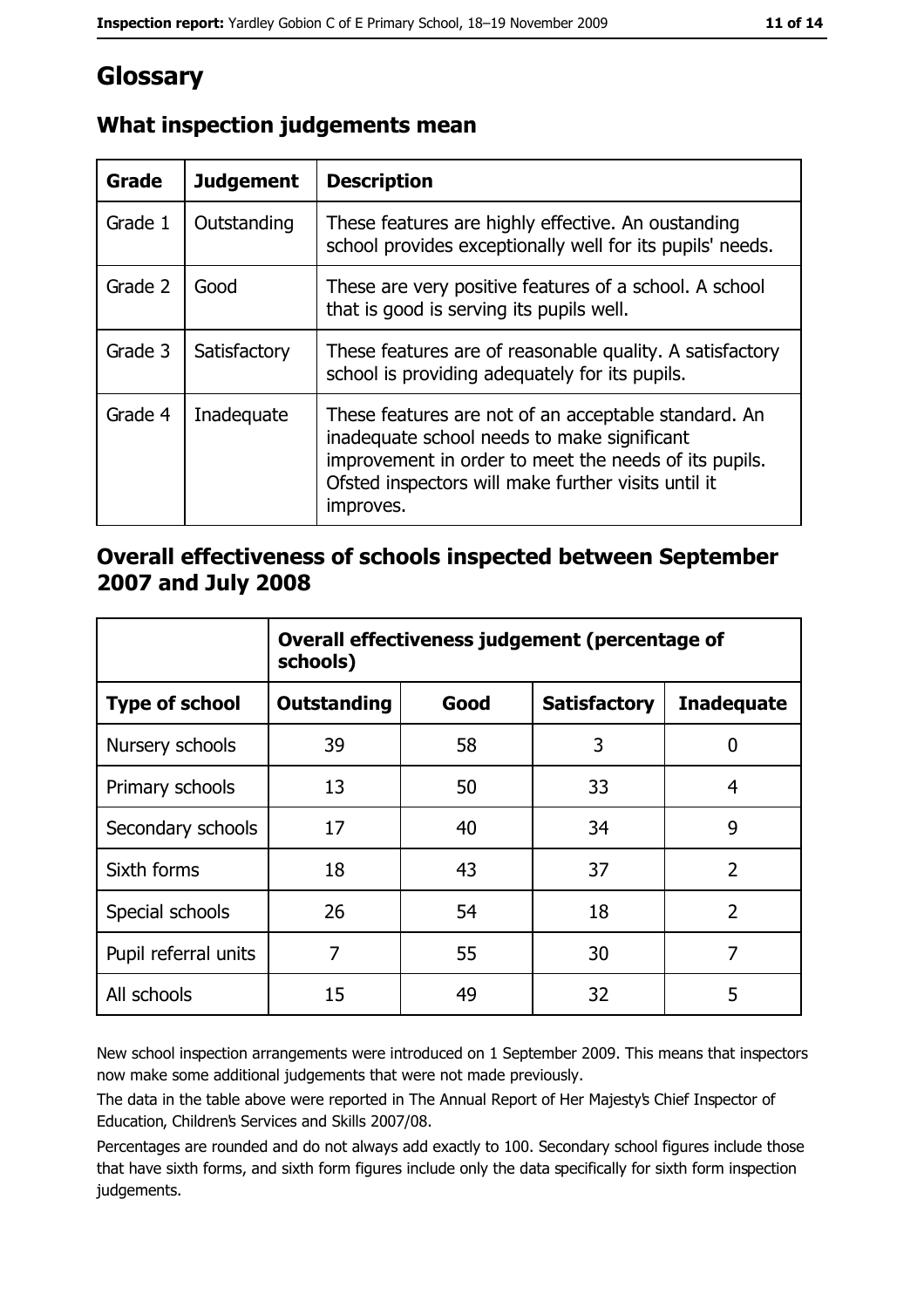# **Common terminology used by inspectors**

| Achievement:                  | the progress and success of a pupil in<br>their learning, development or training.                                                                                                                                                                                                                           |
|-------------------------------|--------------------------------------------------------------------------------------------------------------------------------------------------------------------------------------------------------------------------------------------------------------------------------------------------------------|
| Attainment:                   | the standard of the pupils' work shown by<br>test and examination results and in<br>lessons.                                                                                                                                                                                                                 |
| Capacity to improve:          | the proven ability of the school to<br>continue improving. Inspectors base this<br>judgement on what the school has<br>accomplished so far and on the quality of<br>its systems to maintain improvement.                                                                                                     |
| Leadership and management:    | the contribution of all the staff with<br>responsibilities, not just the headteacher,<br>to identifying priorities, directing and<br>motivating staff and running the school.                                                                                                                                |
| Learning:                     | how well pupils acquire knowledge,<br>develop their understanding, learn and<br>practise skills and are developing their<br>competence as learners.                                                                                                                                                          |
| <b>Overall effectiveness:</b> | inspectors form a judgement on a school's<br>overall effectiveness based on the findings<br>from their inspection of the school. The<br>following judgements, in particular,<br>influence what the overall effectiveness<br>judgement will be.                                                               |
|                               | The school's capacity for sustained<br>improvement.<br>Outcomes for individuals and groups<br>of pupils.<br>The quality of teaching.<br>The extent to which the curriculum<br>meets pupil's needs, including where<br>relevant, through partnerships.<br>The effectiveness of care, guidance<br>and support. |
| Progress:                     | the rate at which pupils are learning in<br>lessons and over longer periods of time. It<br>is often measured by comparing the<br>pupils' attainment at the end of a key<br>stage with their attainment when they<br>started.                                                                                 |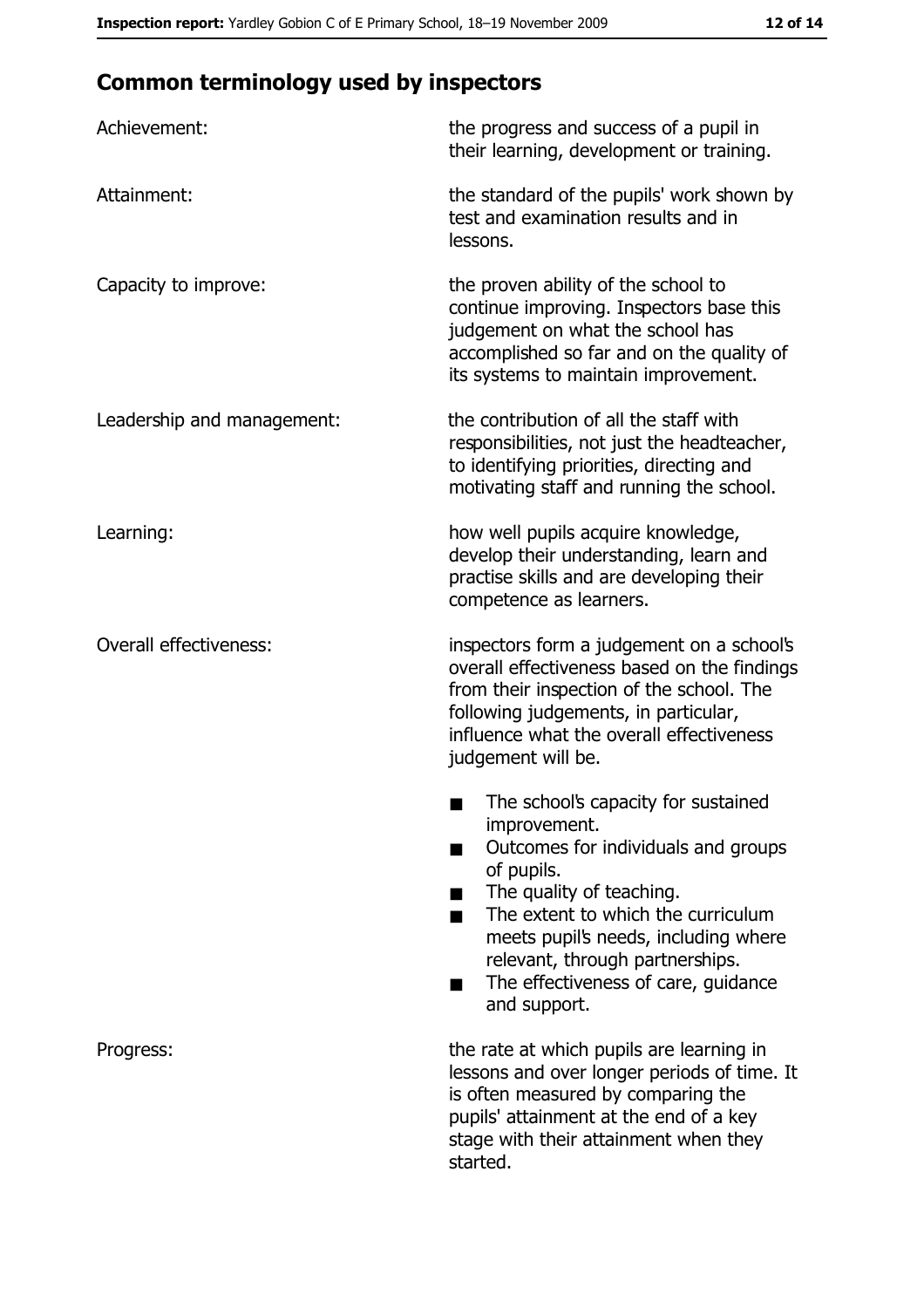This letter is provided for the school, parents and carers to share with their children. It describes Ofsted's main findings from the inspection of their school.



#### 20 November 2009

#### Dear Pupils

Inspection of Yardley Gobion C of E Primary School, Towcester, NN12 7UL

Thank you for making me so welcome when I visited your school recently. I certainly

enjoved talking with you, and I was impressed by your politeness and courtesy and  $\blacksquare$ the way you get on with your teachers and each other. I think yours is a satisfactory school with some good features and I know from talking to you and reading your questionnaires that you enjoy school and being with your friends.

Your headteacher and the staff make sure that you get along well with each other and that you make satisfactory progress. They are good at ensuring that you are well cared for and at helping you feel extremely safe in school. I was pleased to see how well you take pride in your school and look after it. I was also pleased to see how you take responsibility around the school and help others less fortunate than yourselves. I hope that 'Yardley's Got Talent' went well and you had fun raising money for Children In Need.

I have asked the headteacher and other staff to improve your school further by doing the following:

- make sure that teaching and learning is always good across the school  $\blacksquare$
- improve achievement in mathematics by giving you better information so you know  $\blacksquare$ what to do next to improve and giving you work which best helps you to learn
- make sure that more of you reach the higher National Curriculum levels by giving  $\blacksquare$ you challenging work to help you to progress at a guicker rate.

I hope you will play your part by continuing to work hard and do your best.

I wish you every success in the future.

Yours sincerely

Tan Jones

Lead inspector